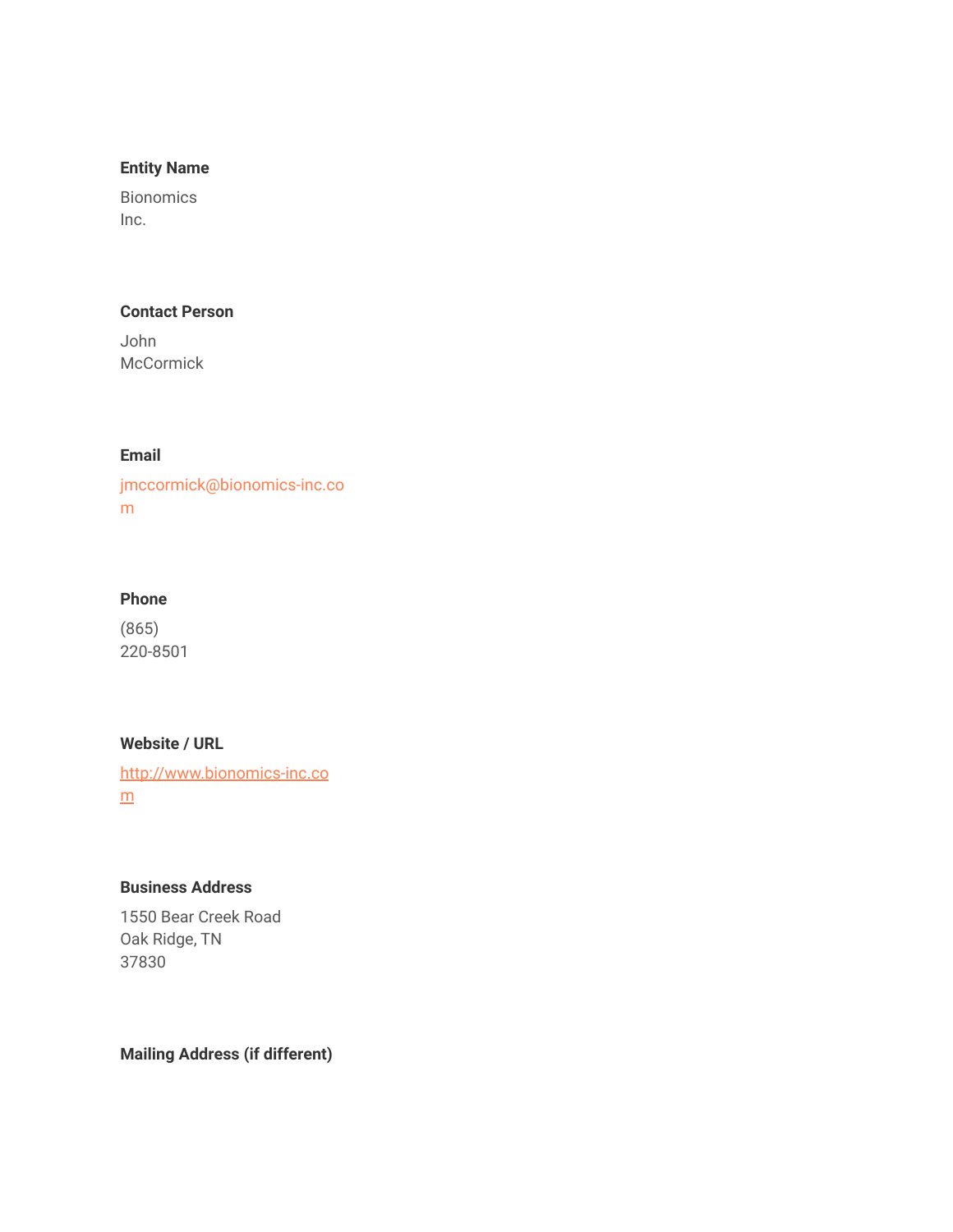PO Box 817 Kingston, TN 37763

#### **Applicant is**

Broker - Licensed Water Collector and Processor

#### **Generator Type**

Industrial Academic/Researc h Medical **Utility** Government

**Is waste from a "small quantity generator"?**

Yes

**Import applications generally will be granted only in single fiscal-year increments. If you are seeking a term that would extend beyond the end of a current fiscal year, please explain the unusual experiences that would justify a deviation from this general rule?**

Until August 31, 2023.

**Waste Volume (Cubic Feet)** 350

**Waste Radioactivity (Curies)**

1000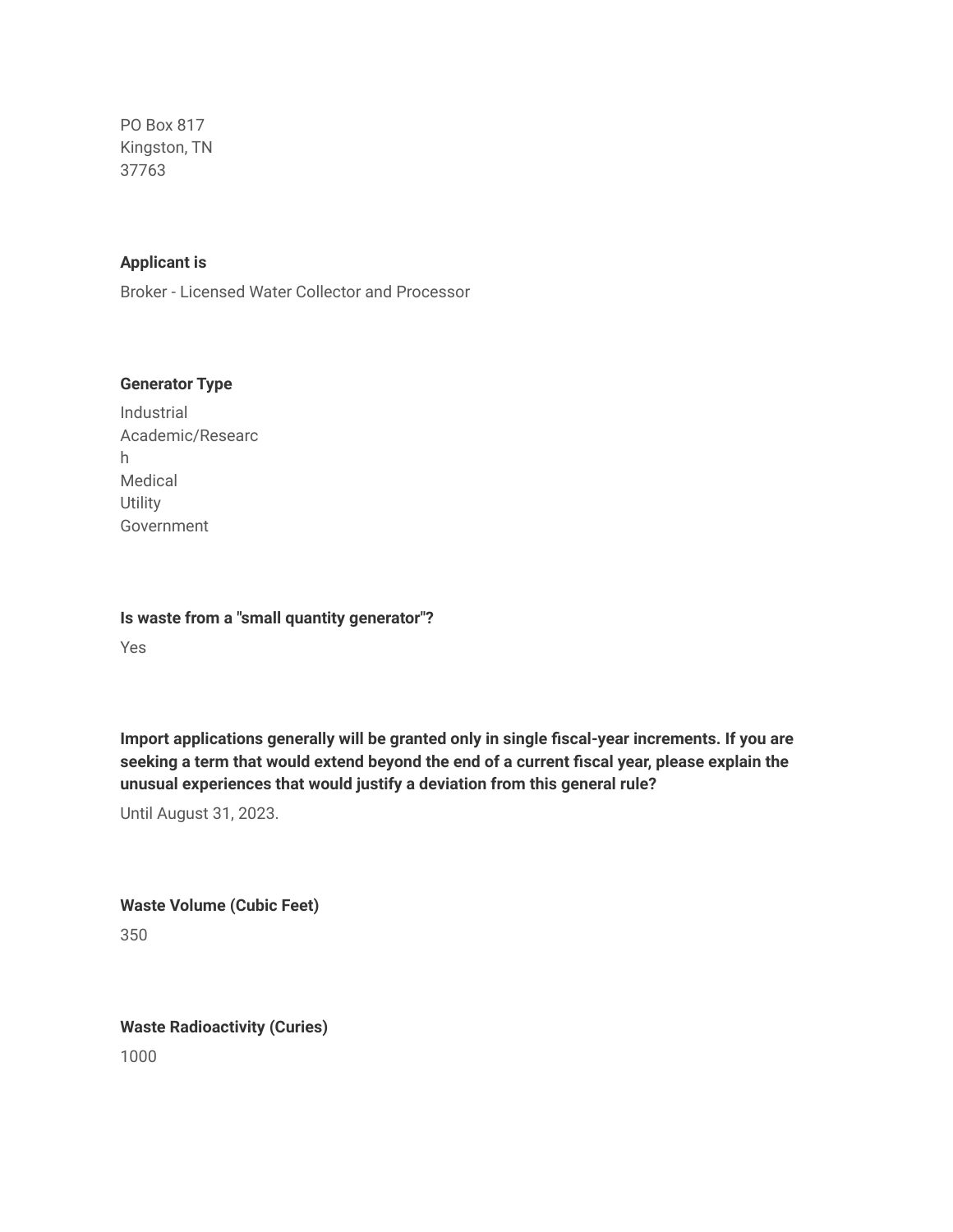#### **Waste Classification**

Class A Class B Class C

#### **Waste Form**

Stable Unstable

### **Does the proposed waste consist solely of sealed sources?**

No

# **Compact and/or unaffiliated state, territory, possession, or district of the United States where the waste was generated (please list)**

All States, except for those in the Texas Compact, including Puerto Rico, Hawaii and Washington DC.

### **Waste Description**

Sealed Sources in containers, including Depleted Uranium shielding either separately or used to shield Sources.

**Does Applicant have any unresolved violation(s), complaint(s), unpaid fee(s), or past due report(s) with the Texas Low-Level Radioactive Waste Disposal Compact Committee?** No.

**Does Applicant have any unresolved violation(s), complaint(s), unpaid fee(s), or past due reports associated with radioactive waste receipt, storage, handling, management, processing, or transportation pending with any other regulatory agency with jurisdiction to**